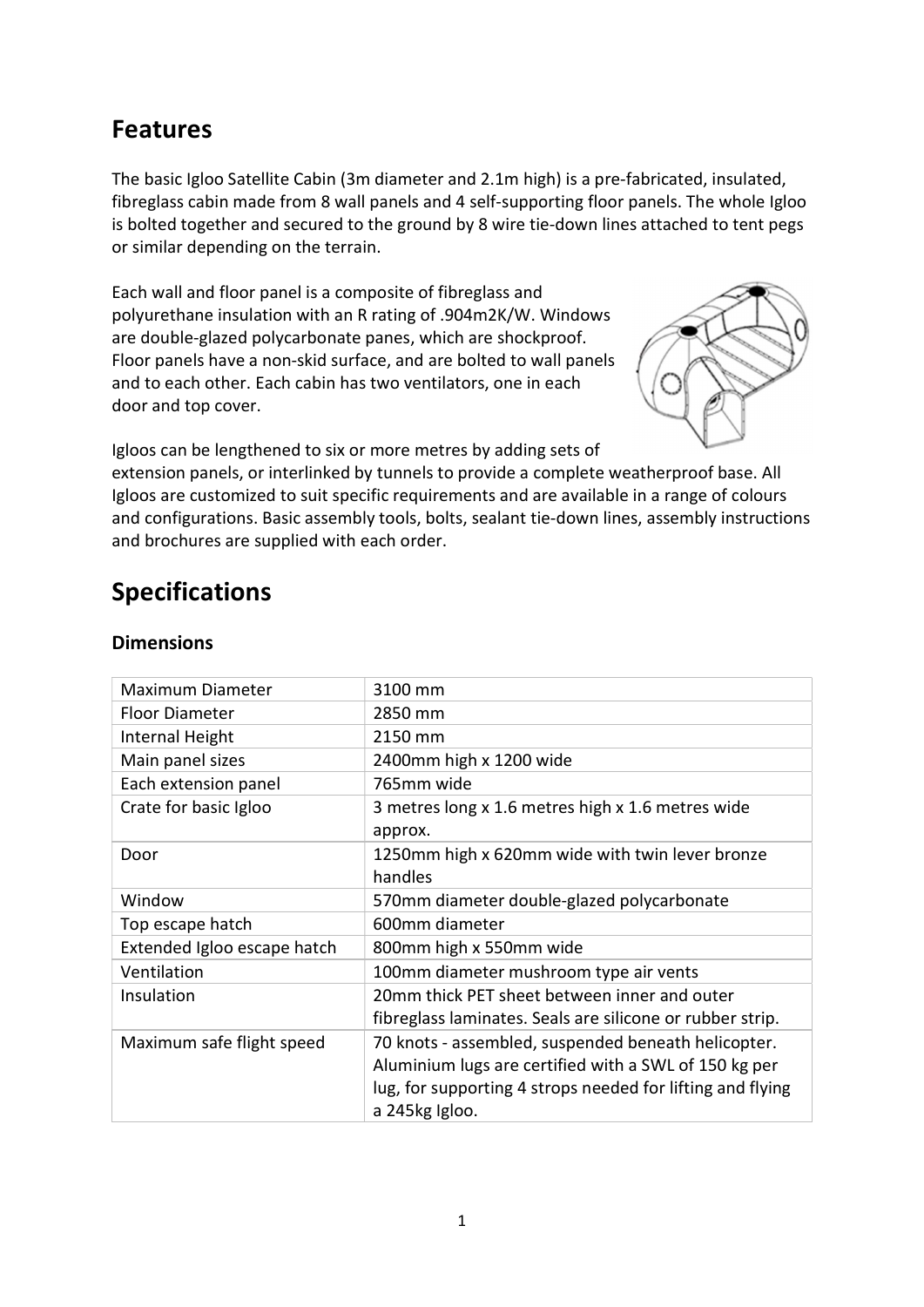### Igloo Panel Weights (approx.)

A basic 3 metre diameter Igloo consists of the following:

| Half Moon Floor Panel (2) | 15.5 kg each |
|---------------------------|--------------|
| Central Floor Panel (2)   | 23.2 kg each |
| Door Panel with Door (1)  | $22.5$ kg    |
| Window Panel (4)          | 18.7 kg each |
| Plain Panel (3)           | 19.5 kg each |
| Round top-knot (1)        | $11.0$ kg    |

The number of windows, doors or plain panels can be altered.

An entrance tunnel weighing 114kgs can be added to basic or extended Igloos. Two Igloos can be interlinked when two entrance tunnels are conjoined.

Extended Igloos consist of increasing numbers of the following panels:

| Plain extension panel  | $19.5 \text{ kg}$ |
|------------------------|-------------------|
| Extension escape hatch | $23.5 \text{ kg}$ |
| Extension floor panel  | 26.8 kg           |
| Half top-knots (2)     | 7.0 kg            |

A basic Igloo with one set of extensions contains one plain extension panel, one extension with an escape hatch and one extension floor panel. The round top-knot with air vent is replaced by two half top-knots with air vents. Sets of extensions always contain one panel with an escape hatch.

#### Igloo Total Weights and Volumes (approx.)

| Igloo Satellite Cabin           | 245 kg | 11.66 m3 |
|---------------------------------|--------|----------|
| With 1 set of Extension Panels  | 311 kg | 15.78 m3 |
| With 2 sets of Extension Panels | 377 kg | 19.90 m3 |
| With 3 sets of Extension Panels | 443 kg | 24.02 m3 |
| With 4 sets of Extension Panels | 509 kg | 28.14 m3 |

Each set of extension panels adds 4.12 m3.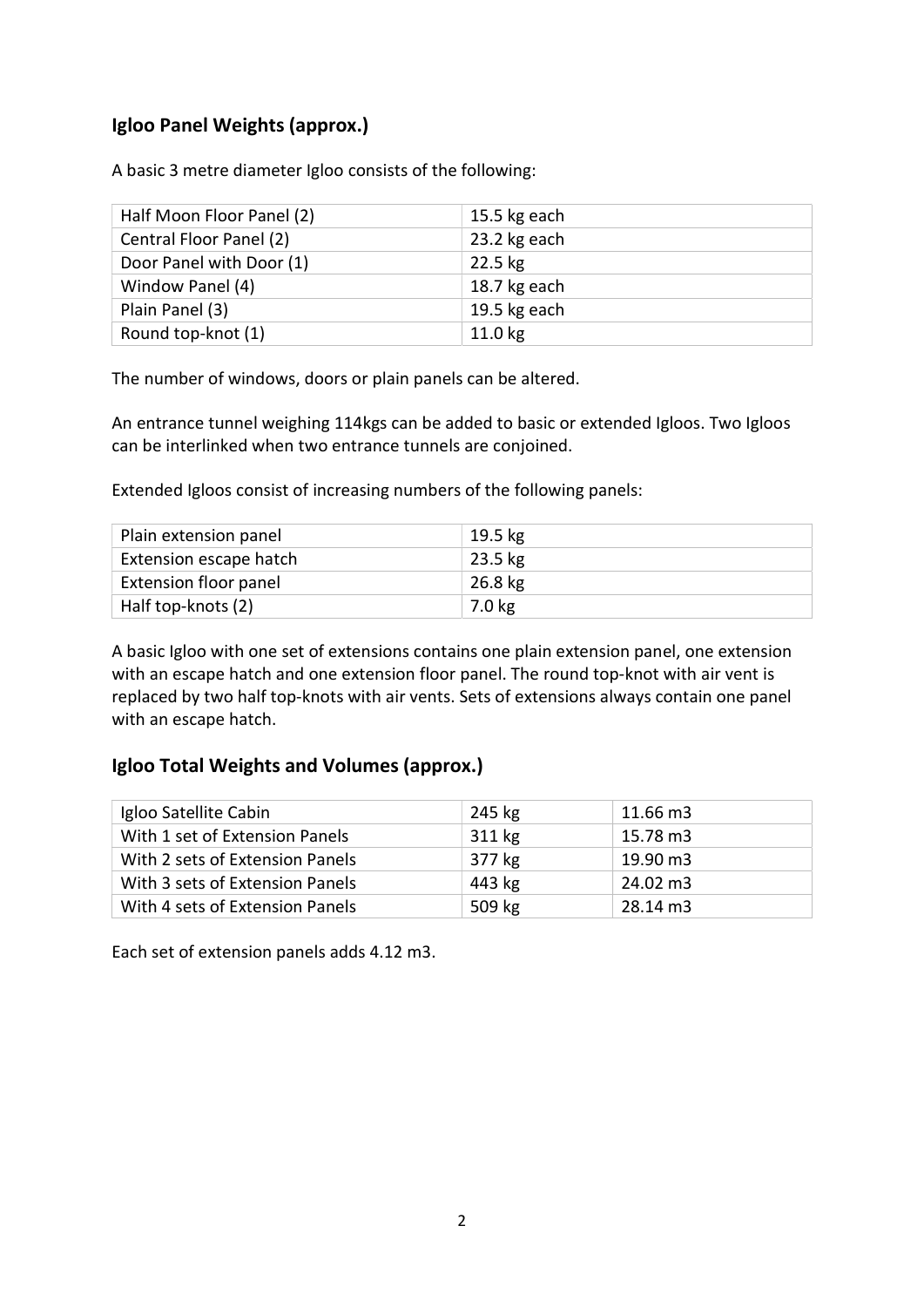#### Environmental Friendliness of Igloos

Igloos have a life expectancy of over 20 years in polar areas. Igloos will have extremely low Volatile Organic Compounds (VOC) emissions during service. End of life strategies may include safe/inert disposal or recycling of material components.

| Component                       | Comment                                                                                                               | Environmental<br><b>Rating (1-5)</b> |
|---------------------------------|-----------------------------------------------------------------------------------------------------------------------|--------------------------------------|
| <b>Resins</b>                   | Purchased from suppliers with responsible<br>Environmental Policies and ISO certification.<br>Gelcoats are lead free. | 3                                    |
| <b>Glass Fibre</b>              | Purchased from suppliers with responsible<br>Environmental Policies and ISO certification.                            | 3                                    |
| <b>PET Foam Core</b>            | Recycled PET material.                                                                                                | 4                                    |
| Packaging                       | Cardboard recycled. Shipping crate recyclable.<br>Lightweight and modular design for efficient<br>transport.          | 4                                    |
| Manufacturing<br><b>Process</b> | Industry best-practice process and<br>environmental steps used.                                                       | 3                                    |

### Packaging and Transport

Igloo panels can be packed close together on their sides in a crate measuring approx. 3m long x 1.6m high x 1.6m wide. Floor panels, top escape hatch and smaller furniture also fit within this space.

One or two sets of extension panels can fit in the same crate if its width is increased.

Stacking panels on top of each other, either side up, is not recommended as panels may be damaged from the weight of the others on top of them.

If there are several sets of extension panels, these are packed separately in crates measuring 3m long, up to 2m wide by 1m high.

Crates are made of wood, melamine or fibreglass, the last used as storage containers if required. If made less than 2m wide, these can be air freighted. Individual panels can also be loaded aboard a Twin Otter.

Depending on the size of Igloos ordered, several can be fitted into a 6m or 12m container. Curved panels are nestled together, as are extension panels and floors. A wooden framework can be fitted into a container to make a second layer to stack extension panels, floors and some furniture items.